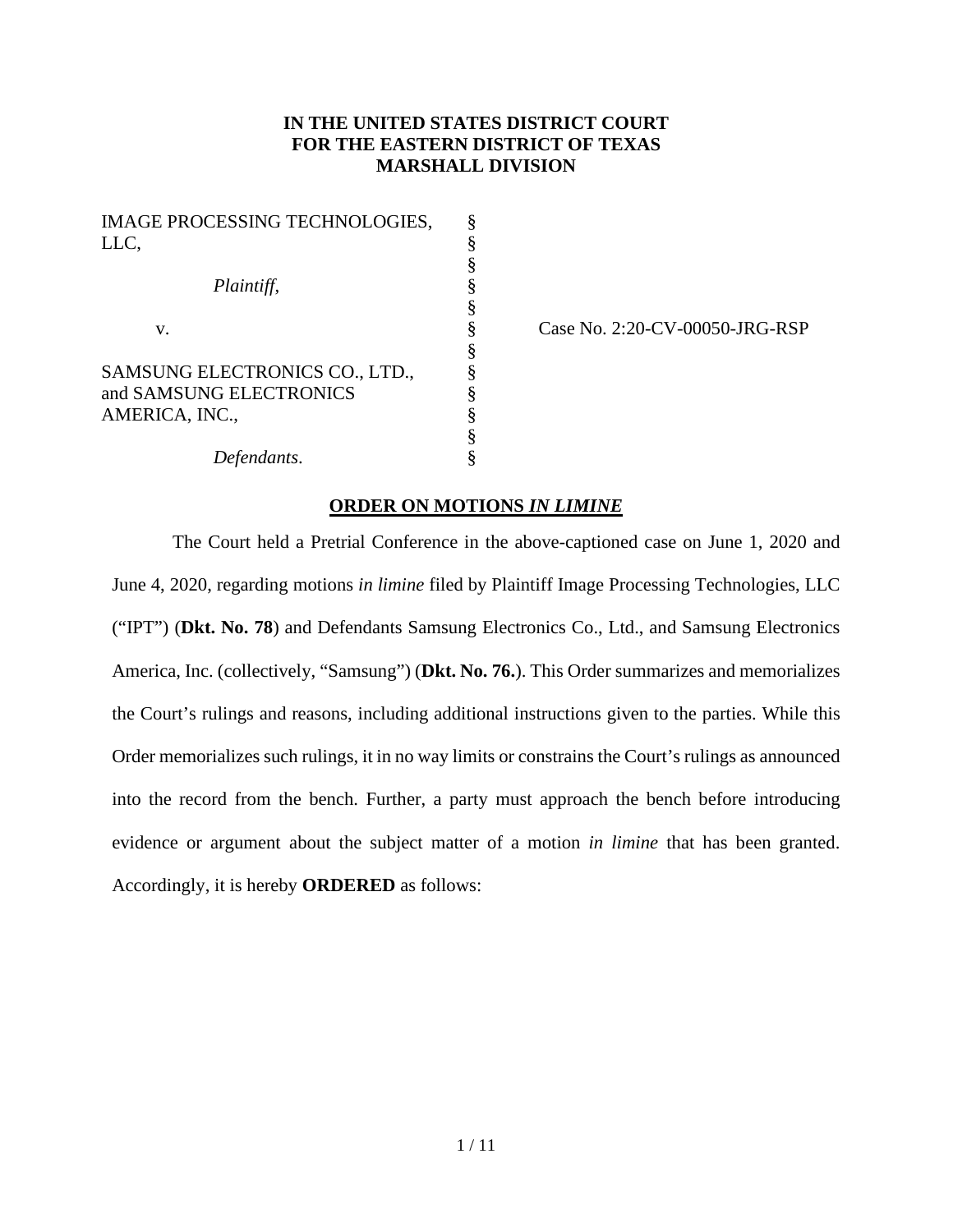## **A. IPT's Motions** *in Limine* **(Dkt No. 78)**

1. IPT's MIL No. 1: Preclude Samsung From Mentioning (1) Dismissed Or Non-Asserted Claims or Patents, and (2) Claims or Patents Pending in the Other Case.

This motion *in limine* is **GRANTED** to the extent that neither side is permitted to make any mention of the fact that other claims or patents were asserted previously and have been withdrawn or dropped before the jury. The effect of granting this is that Counsel needs to seek leave from the Court before deviating from this in the presence of the jury, but not that there can be no reference to any other patent or claim.

2. IPT's MIL No. 2: Preclude Samsung from Mentioning any PTO Proceedings Relating to the Patents or Claims Now or Previously Pending in Either Case.

This motion *in limine* is **GRANTED** with the understanding that there should be no reference to the Patent Trial Appeal Board or Patent and Trademark Office post-grant proceedings before the jury.

3. IPT's MIL No. 3: Preclude Samsung From Presenting Arguments That Do Not Conform To The Court's Claim Construction Order, Or That Reference Positions Taken During Claim Construction Or The Court's Statements In The Order.

This motion *in limine* is **AGREED AS MUTUAL**. This agreement states: "Neither party will present arguments that do not conform to the Court's claim construction order, or that reference positions taken during claim construction or the Court's statements in the Order." Dkt. No. 152 at 1.

4. IPT's MIL No. 4: Preclude Samsung And Its Witnesses From Disparaging Image Processing's And GPC's Structure, Business Model, And Patent Enforcement Practices.

This motion *in limine* is **GRANTED** as reflected in the Proposed Joint Pretrial Order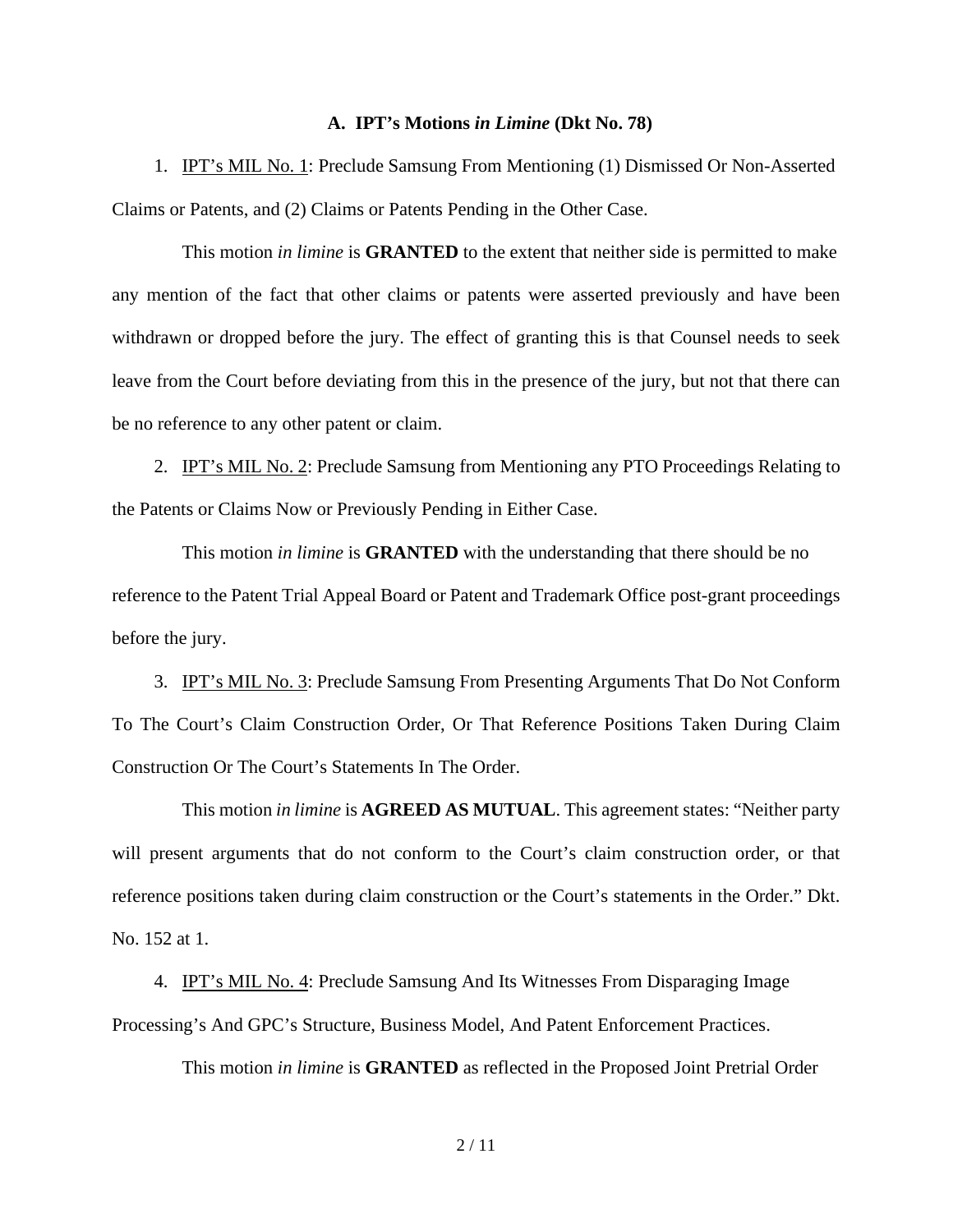(Dkt. No. 77) in  $\S(V)(C)(11)$ . This language states: "Preclude Samsung and its witnesses from referring to Image Processing or its managing member General Patent Corporation (GPC) as "Trolls" or similar pejorative terms. This category does not preclude Samsung from offering argument, testimony or evidence of a factual nature concerning Image Processing's business model … ." Dkt. No. 77 at 10.

5. IPT's MIL No. 5: Preclude Samsung From Mentioning The Possibility Of Injunctive Relief Or The Actual or Potential Impact Of A Verdict On Samsung Or The Market.

This motion *in limine* is **AGREED AS MUTUAL**. This agreement states: "Neither party will mention the possibility of injunctive relief or the actual or potential impact of a verdict on Samsung or the market." Dkt. No. 152 at 1.

6. IPT's MIL No. 6: Preclude Samsung From Mentioning Unconsummated Licenses To The Asserted Patents And Any Related Negotiations.

This motion *in limine* is **GRANTED**.

7. IPT's MIL No. 7: Preclude Samsung From Mentioning Sales Or Efforts to Sell The Asserted Patent, And Any Related Negotiations.

This motion *in limine* is **GRANTED IN PART** as to the unconsummated sale through Ocean Tomo. This motion *in limine* is **DENIED IN PART** as to how the patent was acquired.

8. IPT's MIL No. 8: Preclude Samsung From Discussing Non-Infringing Alternatives Not Disclosed During Fact Discovery.

This motion *in limine* is **DEFERRED** until the orders resolving IPT's Daubert Motion to Exclude the Testimony of Michael E. Tate (Dkt. No. 14) and IPT's Motion to Strike Portions of Expert Reports and Preclude Certain Testimony of Dr. Robert L. Stevenson (Dkt. No. 15).

3 / 11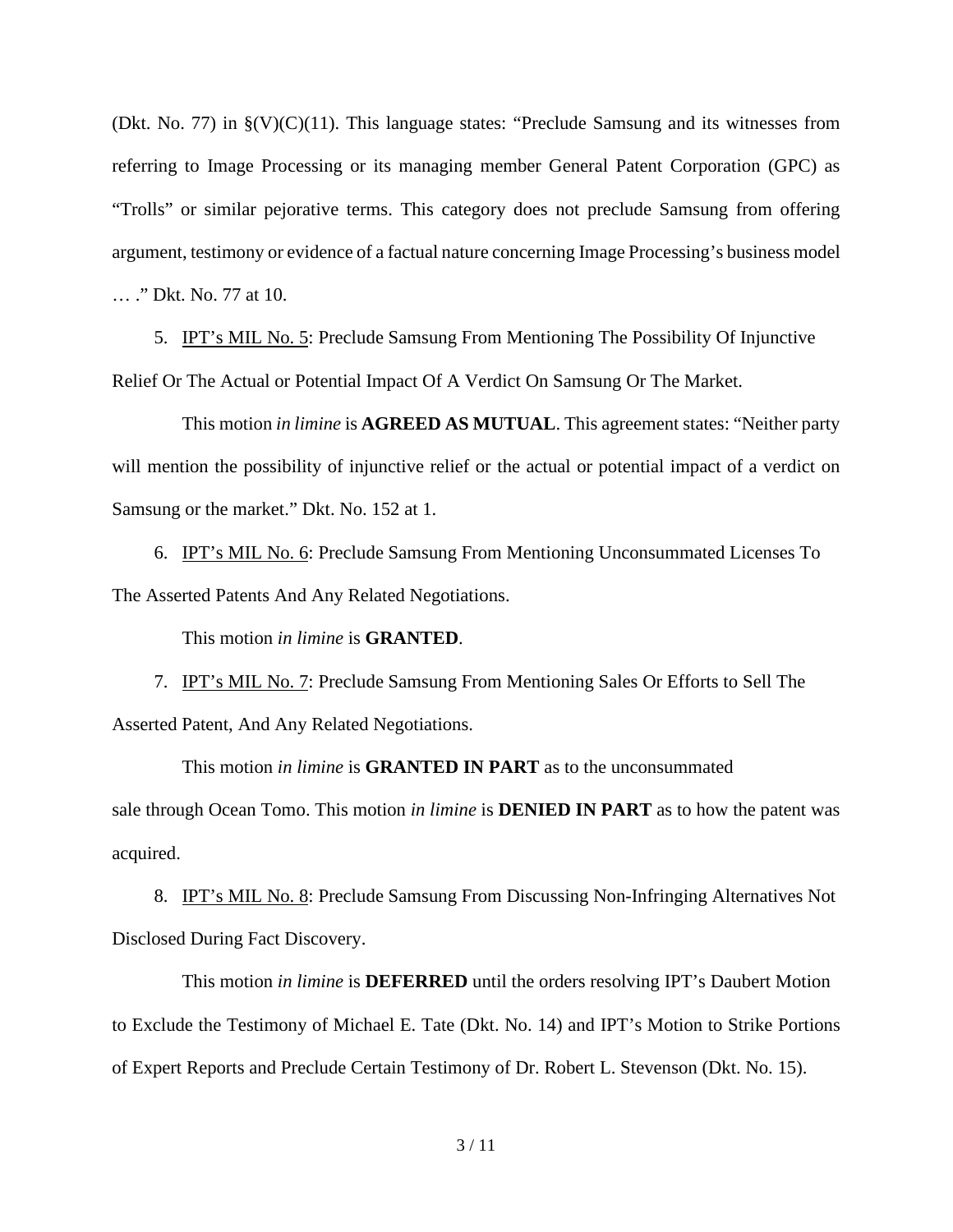9. IPT's MIL No. 9: Exclude Any Evidence Or Argument Comparing The Preferred Embodiments Or Any Commercial Embodiment Of The Asserted Patents To The Accused Instrumentalities.

This motion *in limine* is **GRANTED**.

10. IPT's MIL No. 10: Preclude Samsung From Presenting A "Practicing Prior Art" Defense, Or Comparing Prior Art To Image Processing's Infringement Theories.

This motion *in limine* is **GRANTED**. Whatever probative value there may be in the cross-examination of Dr. Bovik on his approach to invalidity, it here is outweighed by the prejudicial effects, confusion to the jury, and unnecessary consumption of time, in view of the dropping of the challenge to validity.

11. IPT's MIL No. 11: Preclude Testimony Beyond or Contradicting Samsung's Rule 30(b)(6) Testimony, Or Not Provided During Fact Discovery.

This motion *in limine* is **DENIED** as unnecessary.

12. IPT's MIL No. 12: Preclude Samsung's Reliance On Agreements With Its Suppliers.

This motion *in limine* is **DENIED** with the understanding that the corresponding testimony will be consistent with documentation produced during discovery and not any underlying documentation that was not produced.

13. IPT's MIL No. 13: Preclude Both Parties From Referencing Daubert Rulings In Any Cases.

This motion *in limine* is **GRANTED** with the understanding that an expert witness opens the door by claiming they have never had their expert testimony limited. An expert witness here will not open the door by offering evidence of having expert testimony allowed in other courts or mentioning the number of times they have testified.

4 / 11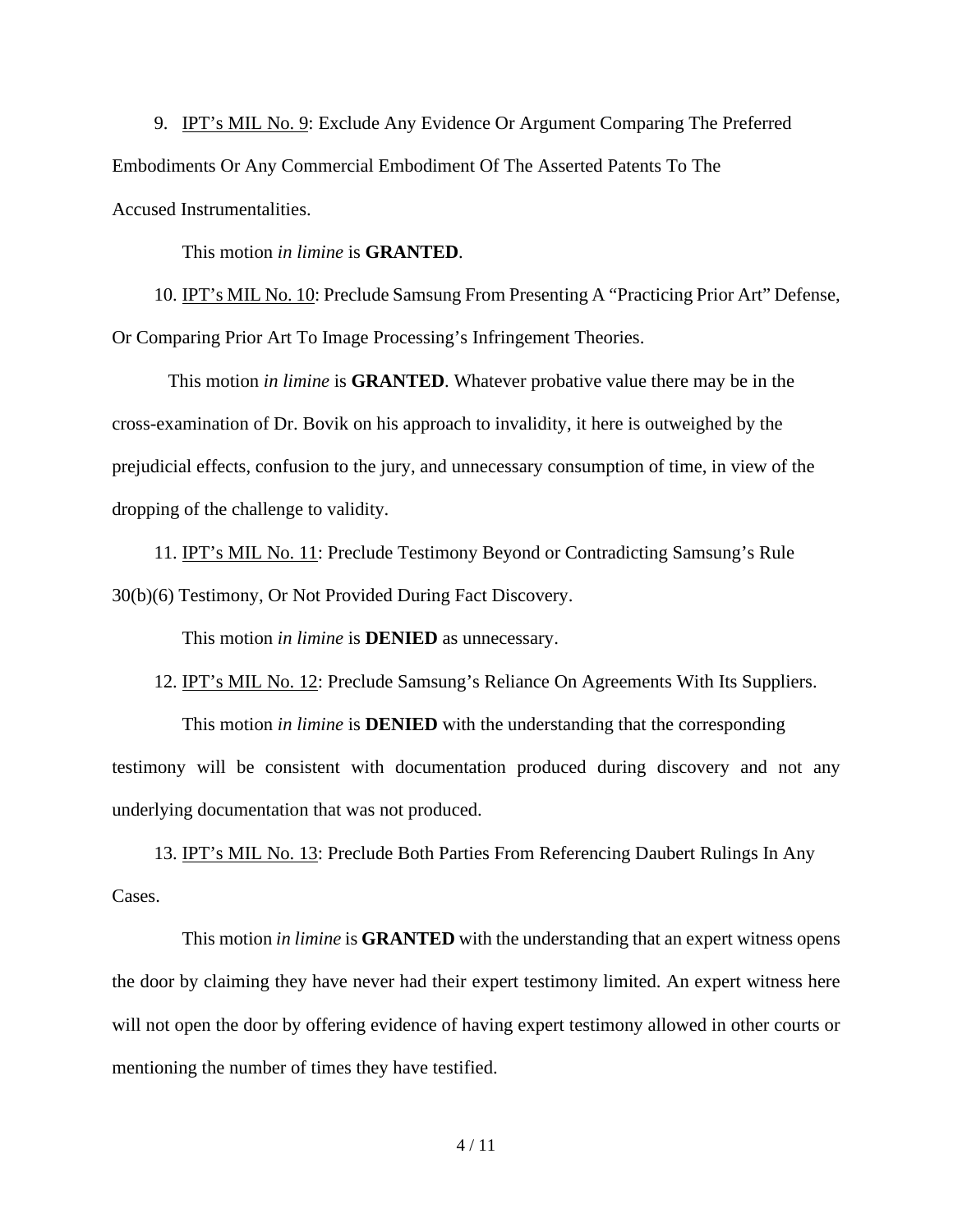14. IPT's MIL No. 14: Preclude Samsung From Presenting Non-Comparable Licenses.

This motion *in limine* is **DENIED** with the exception that the dollar amounts from the six licenses Samsung contends are not economically relevant shall be redacted. These licenses are the Dicam, Inc., e.Digital Corporation, Minerva Industries, Inc., Walker Digital, LLC, InMotion Imagery Technologies, LLC, and Alex is the Best, LLC licenses. Dkt. No. 14 at 12.

15. IPT's MIL No. 15: Preclude Samsung From Relying On A Belief Of Noninfringement or Invalidity, Or Any Evidence Not Disclosed in Its Interrogatory Response.

This motion *in limine* is **DENIED**.

16. IPT's MIL No. 16: Preclude Samsung From Referring To Products That Are Not Accused Or Presenting Evidence That Unaccused Products Do Not Infringe.

This motion *in limine* is **GRANTED** with an express carveout that this grant does not cover anything that Samsung is allowed to present as a non-infringing alternative.

17. IPT's MIL No. 17: Preclude Reference To Samsung's Patents Or Patent Applications.

This motion *in limine* is **GRANTED IN PART** to the extent that Samsung is not permitted to use other patents as a defense to infringement in this case, but **DENIED** to the extent that Samsung may make reference to Samsung owning patents and being an innovator.

18. IPT's MIL No. 18: Preclude Reference To The Founding Of Samsung Or Irrelevant Achievements Of Samsung, Including Samsung's Contributions to The Job Market For American Workers.

This motion *in limine* is **GRANTED-IN-PART** and **DENIED-IN-PART**. Samsung may offer factual information to succinctly introduce itself, including its location, the number of employees it has, and what products it makes. Samsung may not introduce evidence of its charitable activities.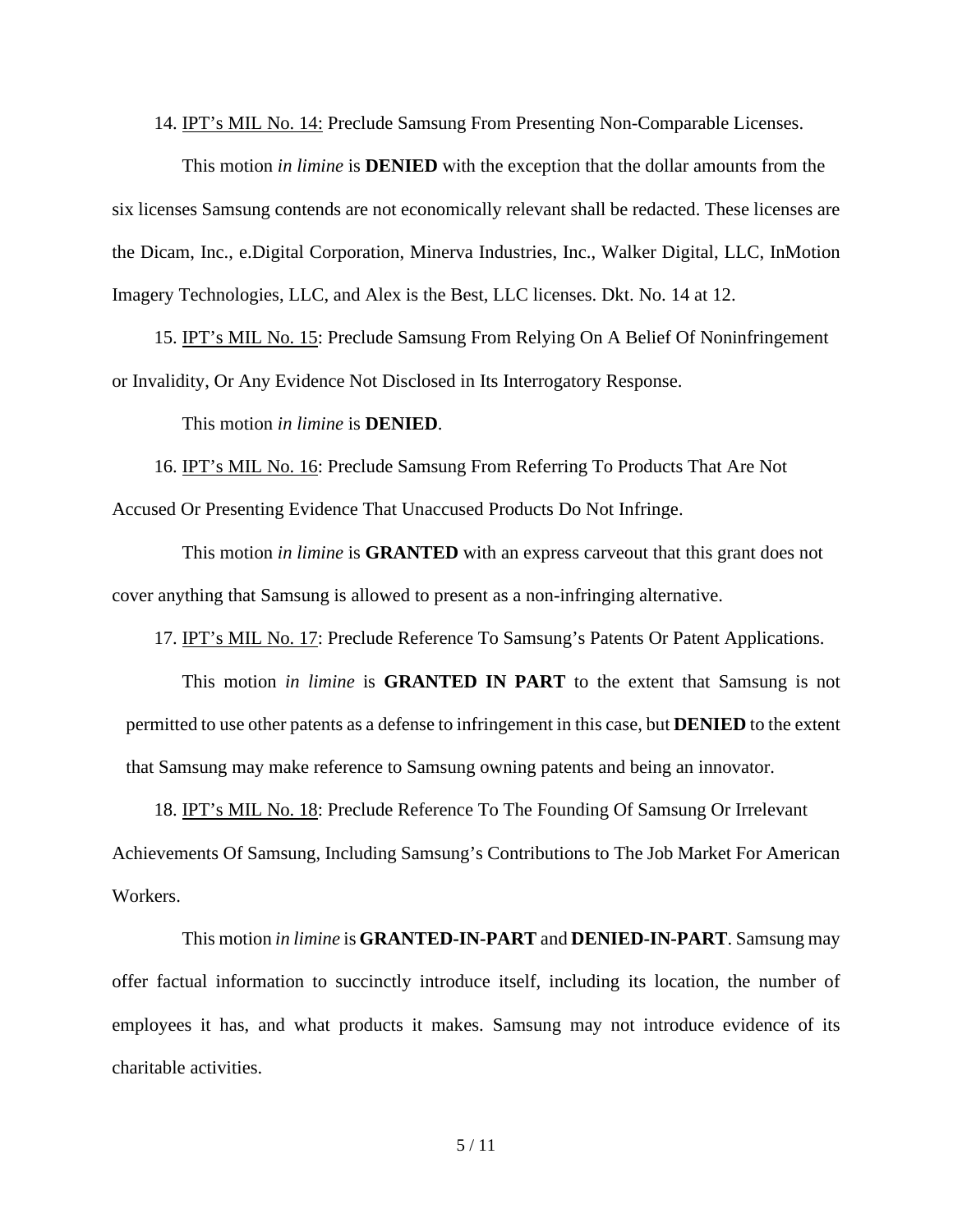19. IPT's MIL No. 19: Preclude Either Party From Referencing Patent Marking.

This motion *in limine* is **GRANTED** based on the understanding that IPT is relying on Notice and not on Marking as the basis for pre-suit damages.

20. IPT's MIL No. 20: Preclude Samsung From Discussing Any Post-Discovery Changes To Its Accused Algorithms Or Use of Non-Accused Algorithms.

This motion *in limine* is **GRANTED** with the understanding that this does not preclude Samsung from discussing updated sales information or Samsung's continued use of these algorithms for the accused products.

21. IPT's MIL No. 21: Preclude Comment On the Absence of Overseas Witnesses.

This motion *in limine* is **AGREED AS MUTUAL**. This agreement states: "Neither party shall refer to the attendance or non-attendance of party representatives, decisions to call or not call particular witnesses, decisions to call witnesses live or by deposition or video, or the absence of any witness from trial." Dkt. No. 152 at 1.

22. IPT's MIL No. 22: Preclude Both Parties From Commenting On Expert Reports to the Extent Based on Other Patents or Claims, or on Information Relevant Only to the Previous Hypothetical Damages Negotiation

This motion *in limine* is **DENIED**.

## **B. Samsung's Motions** *in Limine* **(Dkt. No. 76)**

1. Samsung's MIL No. 1: Expert Reports, Testimony, Or Opinions From Other IPT Litigations.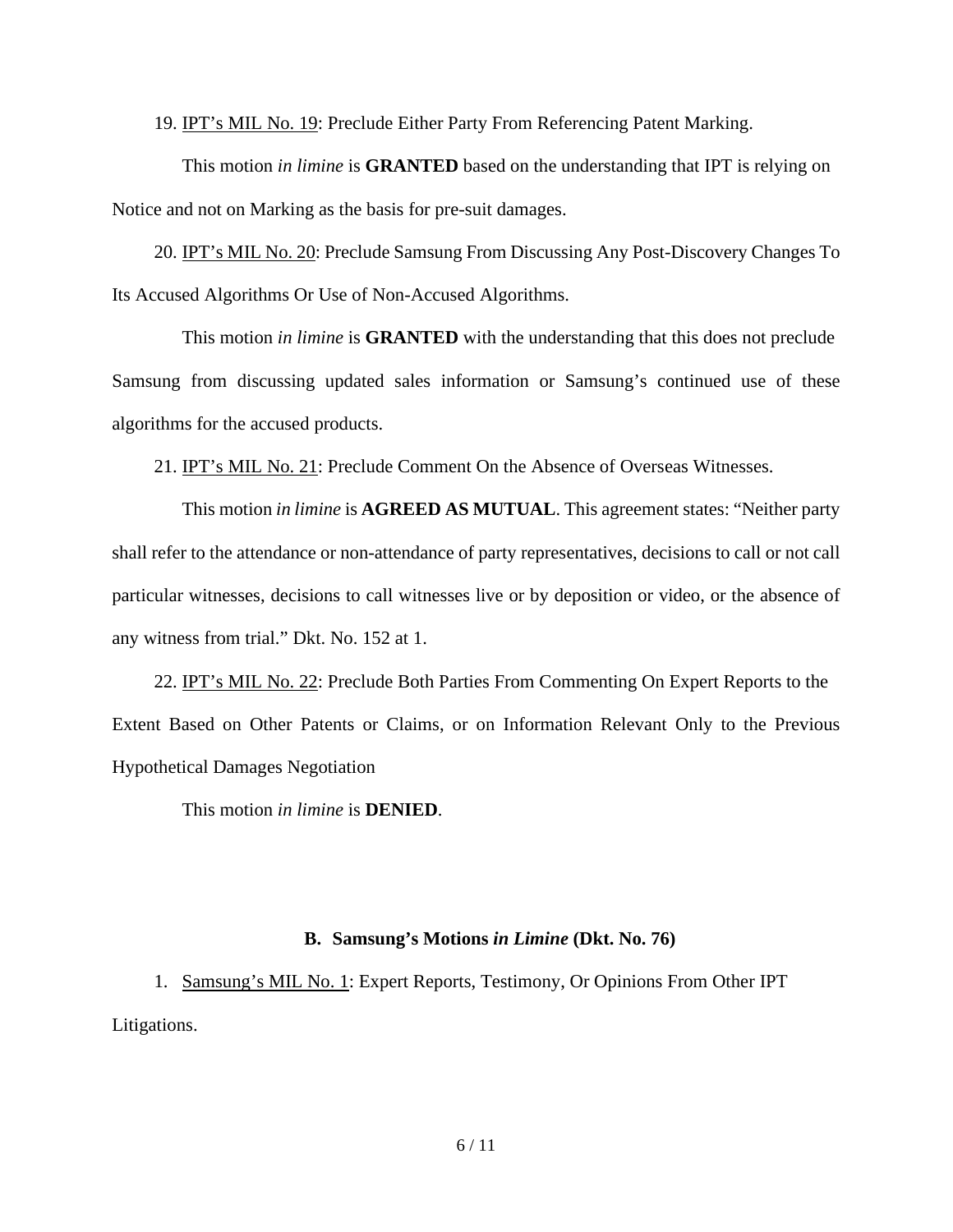This motion *in limine* is **GRANTED** with respect to the limitation that IPT's damages expert Paul C. Benoit is precluded from referencing Bradford Kullberg's opinions from IPT's prior litigation against Canon. This ruling does not prohibit arguing for a value multiplier without reference to Kullberg. This motion *in limine* is **DENIED** with respect to Bruce Godfrey's report as disclosed by IPT to Samsung and the Court. The Court finds that Godfrey, as a survey expert, is the type of expert on whose report an economist, like Benoit, reasonably relies, which qualifies the report for the exception envisioned by Rule 703.

2. Samsung's MIL No. 2: Development, Operation or Efforts to Monetize the GVPP.

This motion *in limine* is **DENIED**, with the understanding that IPT will not imply that GVPP practices the '293 patent.

3. Samsung's MIL No. 3: Alleged Reactions To Or Offers For Licenses Never

Consummated.

This motion *in limine* is **GRANTED** as to any offers that were not consummated and as to any hearsay statements of third parties.

4. Samsung's MIL No. 4: Third-Party Valuations.

This motion *in limine* is **GRANTED.**

- 5. Samsung's MIL No. 5: Third Party Reverse Engineering Reports. This motion *in limine* is **DEFERRED** until the exhibits hearing.
- 6. Samsung's MIL No. 6: Pre-Suit Settlement And NDA Discussions.

This motion *in limine* is **GRANTED IN PART** and **DENIED IN PART**. This motion *in limine* is **GRANTED IN PART** as to some communications during the effective period of the standstill agreement and effective period of the NDA. The Court finds these periods to be October

3, 2013 through July 1, 2015, and March 2, 2016 through May 13, 2016 (the filing date of the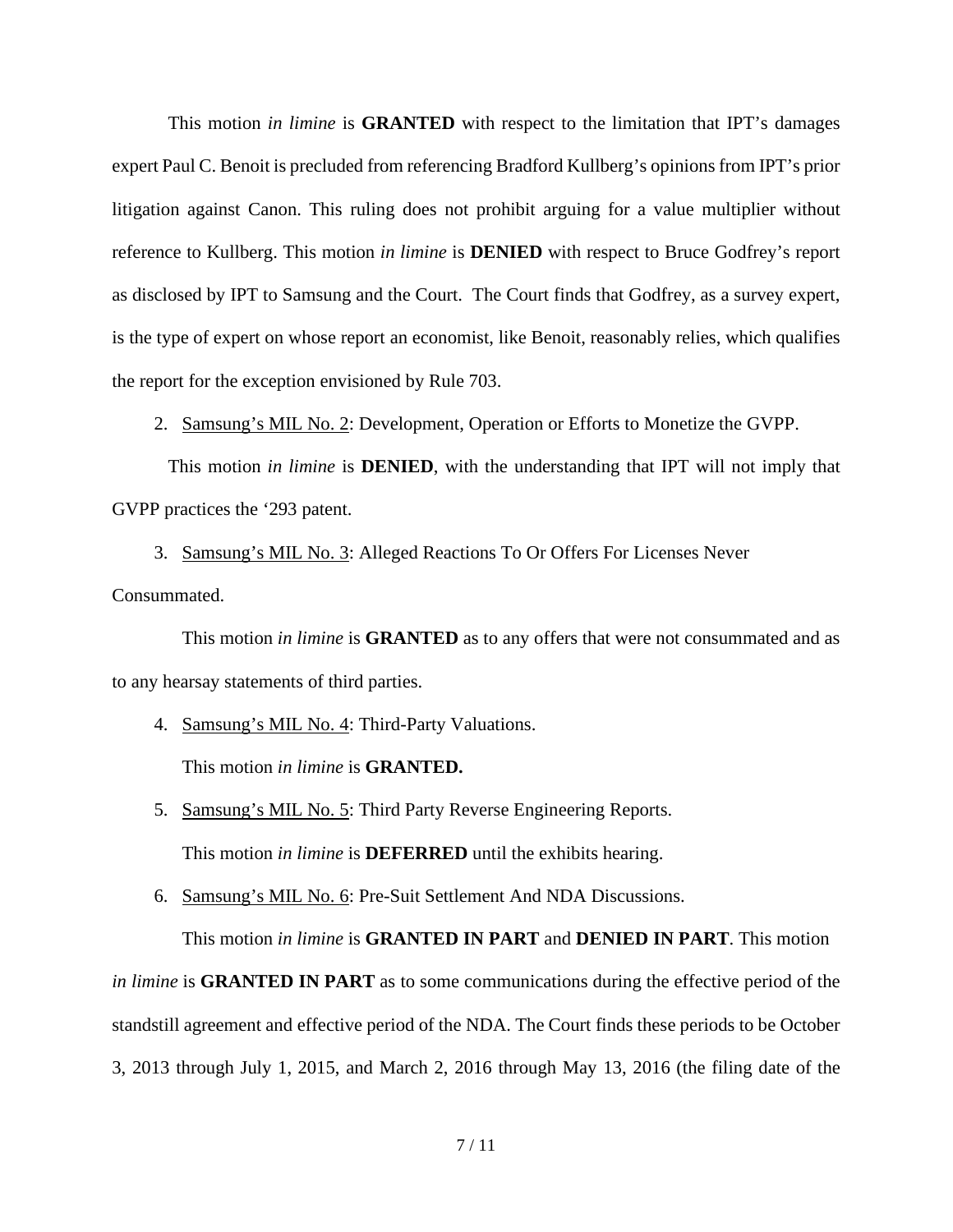Underlying Suit). This motion *in limine* is **DENIED** as to any other period. Which communications outside the effective period of the standstill agreement and effective period of the NDA will be admitted will be addressed at the exhibit hearing.

7. Samsung's MIL No. 7: Opinions Of Counsel.

This motion *in limine* is **GRANTED**. IPT is allowed an opportunity to file notice of additional cases within one week of the pretrial conference.

8. Samsung's MIL No. 8: Testimony Concerning Infringement Or Non-Infringement By Non-Accused Products And Features.

 This motion *in limine* is **MOOTED** by IPT's agreement not to assert that FotoNation infringes or that Canon's products do not infringe.

9. Samsung's MIL No. 9: FotoNation Being "Dropped" From Any Samsung Product.

 This motion *in limine* is **GRANTED** to the extent that IPT's expert will not be permitted to testify about the alleged press release from FotoNation about the Samsung products.

10. Samsung's MIL No. 10: Other Samsung Litigations.

This motion *in limine* is **GRANTED.** The FotoNation case has been

addressed separately at Dkt. No. 169.

11. Samsung's MIL No. 11: Defendants' Irrelevant And Prejudicial Financial Information.

 This motion *in limine* is **DENIED**. If Samsung formally withdraws its expert's references to this information, it may reurge this motion after proper meeting and conferring, as appropriate.

12. Samsung's MIL No. 12: Negative Unrelated News.

This motion *in limine* is **GRANTED.**

13. Samsung's MIL No. 13: Taking Jobs From American Workers.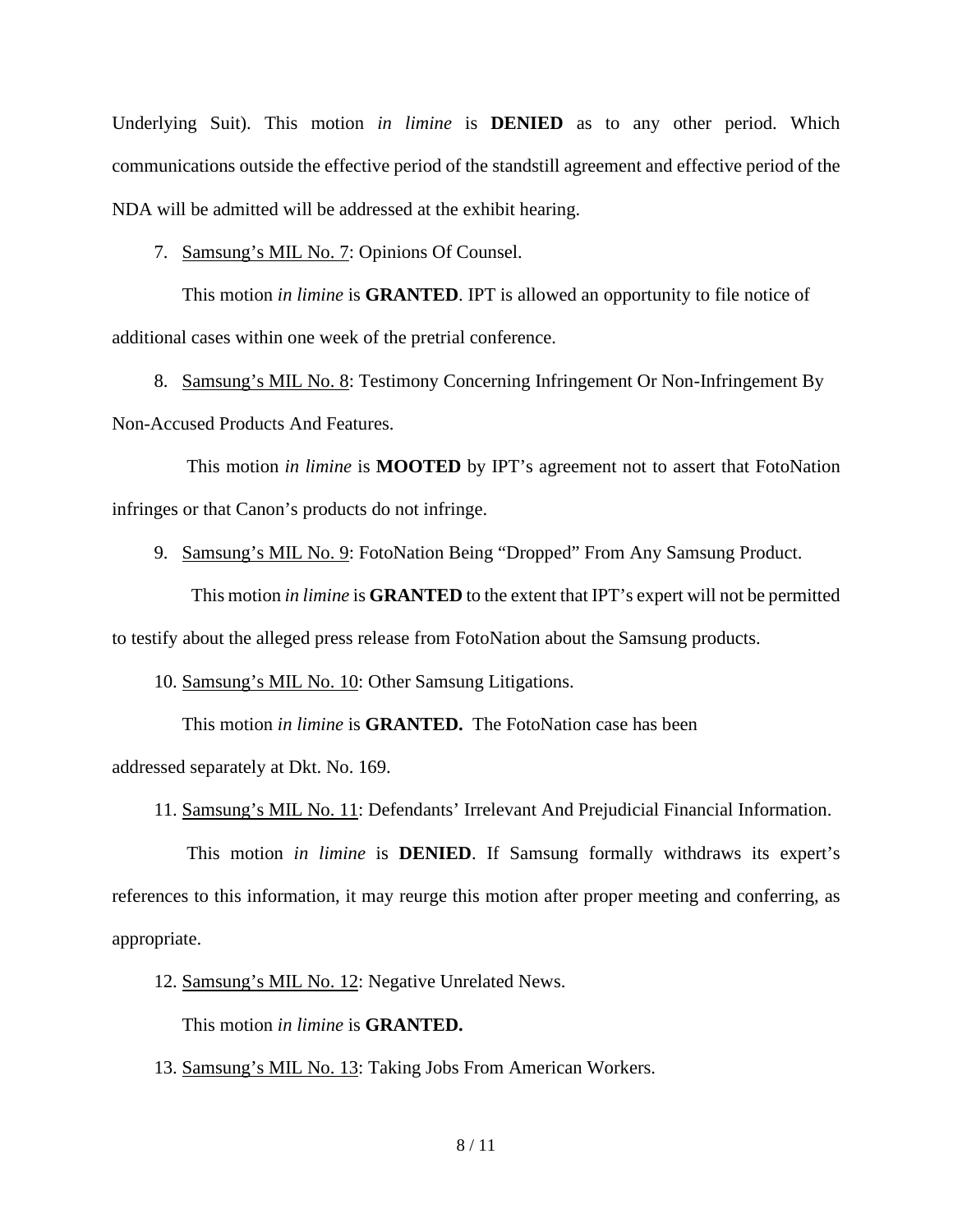This motion *in limine* is **GRANTED**.

- 14. Samsung's MIL No. 14: Document Retention Practices Or Discovery Disputes. This motion *in limine* is **GRANTED.**
- 15. Samsung's MIL No. 15: Patent Marking by IPT Or Its Licensees.

This motion *in limine* is **GRANTED** based on the understanding that IPT is relying on Notice and not on Marking.

- 16. Samsung's MIL No. 16: Money Allegedly Spent On R&D for the Inventions. This motion *in limine* is **DENIED**.
- 17. Samsung's MIL No. 17: Irrelevant Details Regarding The Greslin Litigation.

This motion *in limine* is **DENIED** on the broad general grounds. The Court will take up the details at the exhibit hearing.

18. Samsung's MIL No. 18: Allegations Of Criminal Activity By Non-Witnesses.

This motion *in limine* is **AGREED AS MUTUAL**. This agreement states: "Neither party shall refer to any allegations of criminal activity by any party, witness or non-witness, including any convictions, contempt citations or related orders, arrests, arrest orders, or the like." Dkt. No. 152 at 2.

19. Samsung's MIL No. 19: Allegations That Samsung Does Not Respect Intellectual Property.

This motion *in limine* is **AGREED AS MUTUAL**. This agreement states: "Neither party shall introduce evidence or argument that either party in general respects or does not respect intellectual property rights. This agreement does not preclude either party from introducing evidence or argument that Samsung has or has not respected Plaintiff's rights in the Asserted Patent, subject to the other party's specific objections." Dkt. No. 152 at 2.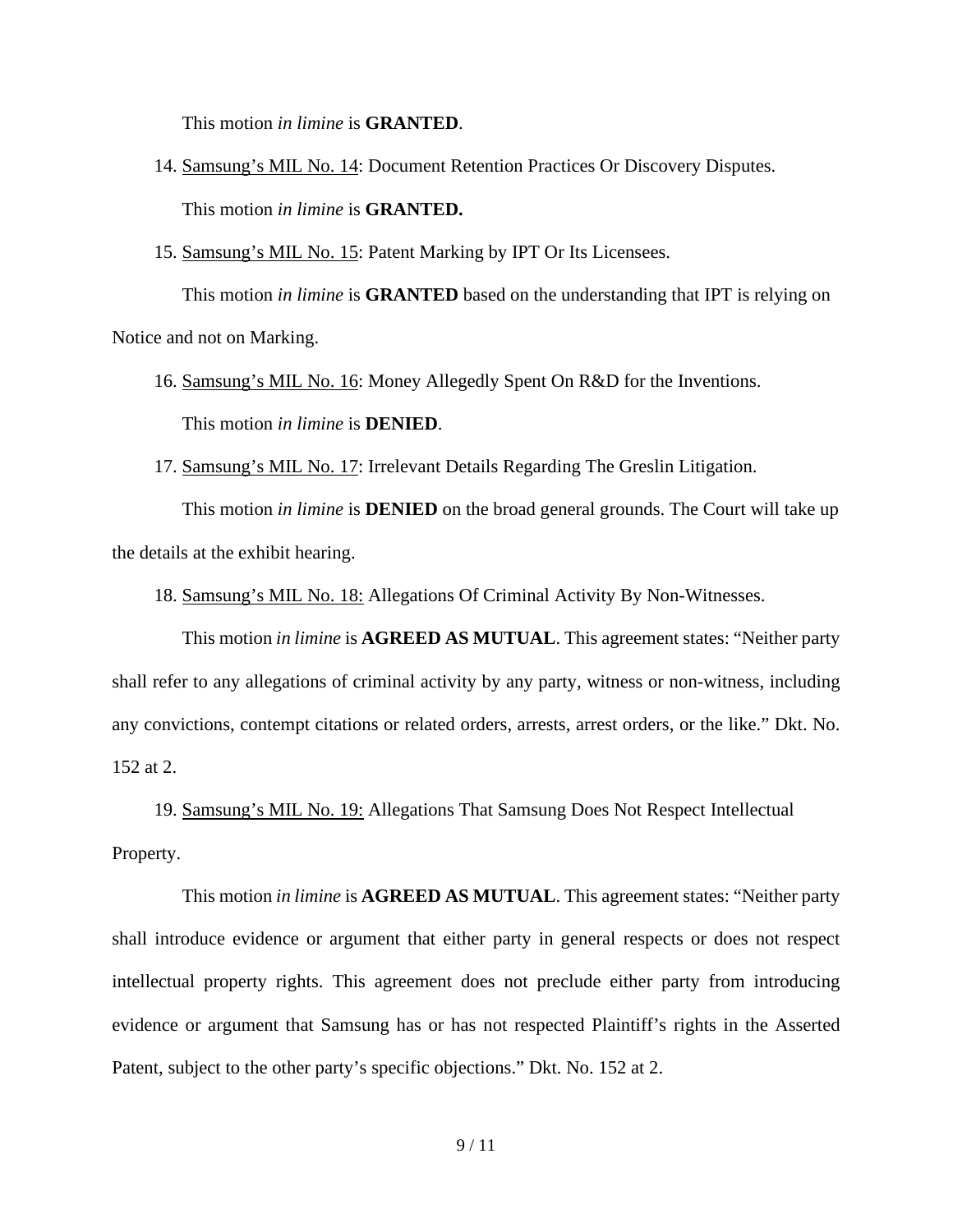20. Samsung's MIL No. 20: Reference To Attendance Or Non-Attendance Of Representatives.

This motion *in limine* is **AGREED AS MUTUAL**. This agreement states: "Neither party shall refer to the attendance or non-attendance of party representatives, decisions to call or not call particular witnesses, decisions to call witnesses live or by deposition or video, or the absence of any witness from trial." Dkt. No. 152 at 1.

21. Samsung's MIL No. 21: References to COVID-19 or Disparagement Based on Nationality.

This motion *in limine* is **AGREED AS MUTUAL**. This agreement states: "Neither party shall refer to COVID-19 in connection with a party or its witnesses (including a decision to call or not call, or as a reason excusing attendance at trial), or shall refer to a witness's nationality, citizenship or place of residence in a disparaging manner." Dkt. No. 152 at 2.

22. Samsung's MIL No. 22: Non-Asserted Patents.

This motion *in limine* is **GRANTED**.

23. Samsung's MIL No. 23: Prior or Pending Motions.

This motion *in limine* is **GRANTED**.

24. Samsung's MIL No. 24: IPR and Ex Parte Reexamination Proceedings.

This motion *in limine* is **GRANTED**.

25. Samsung's MIL No. 25: Privilege Claims.

This motion *in limine* is **AGREED AS MUTUAL**. This agreement states: "Neither party will refer to a claim of privilege made by that party or the other party. This order in limine does not preclude either party from commenting on Samsung's failure to obtain an opinion of counsel, subject to other objections or MILs on this subject, or preclude a party from introducing evidence